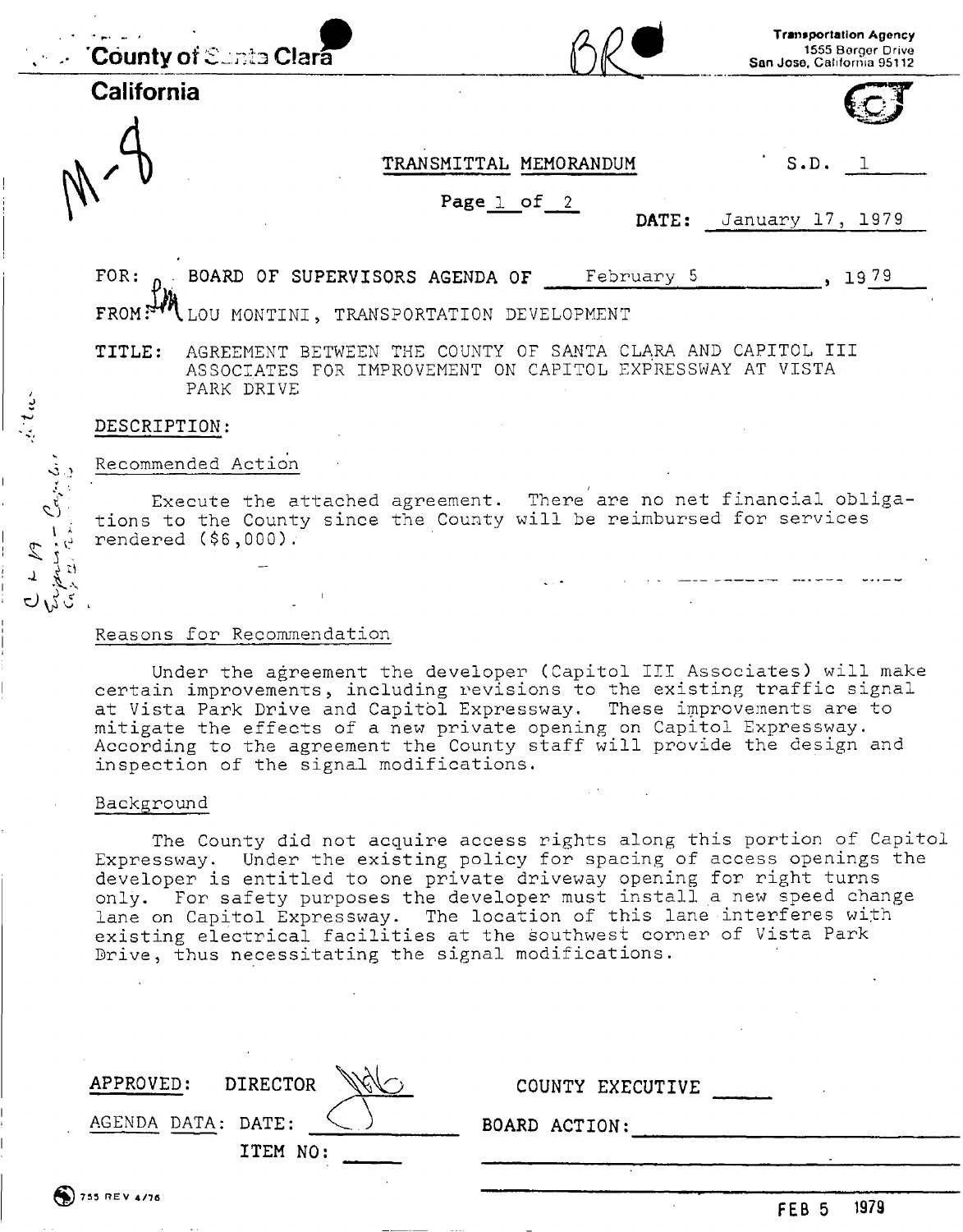• TRANSMITTAL MEMORANDUM

## Page $2$  of  $2$

DATE: January 17, 1979

## DATE OF AGENDA: February 5, 1979

TITLE: AGREEMENT BETWEEN THE COUNTY OF SANTA CLARA AND CAPITOL III ASSOCIATES FOR IMPROVEMENT ON CAPITOL EXPRESSWAY AT VISTA • PARK DRIVE

#### Consequences of Negative Action

The County will not be reimbursed for expenditures relating to the design and inspection of the needed modification of the traffic signal.

## Steps following Approval

Return the executed original to the Transportation Agency, attention: Werner Schroeder.

Ń

#### LM:WS:vlt

attachments

©607 7 REV 2/6 9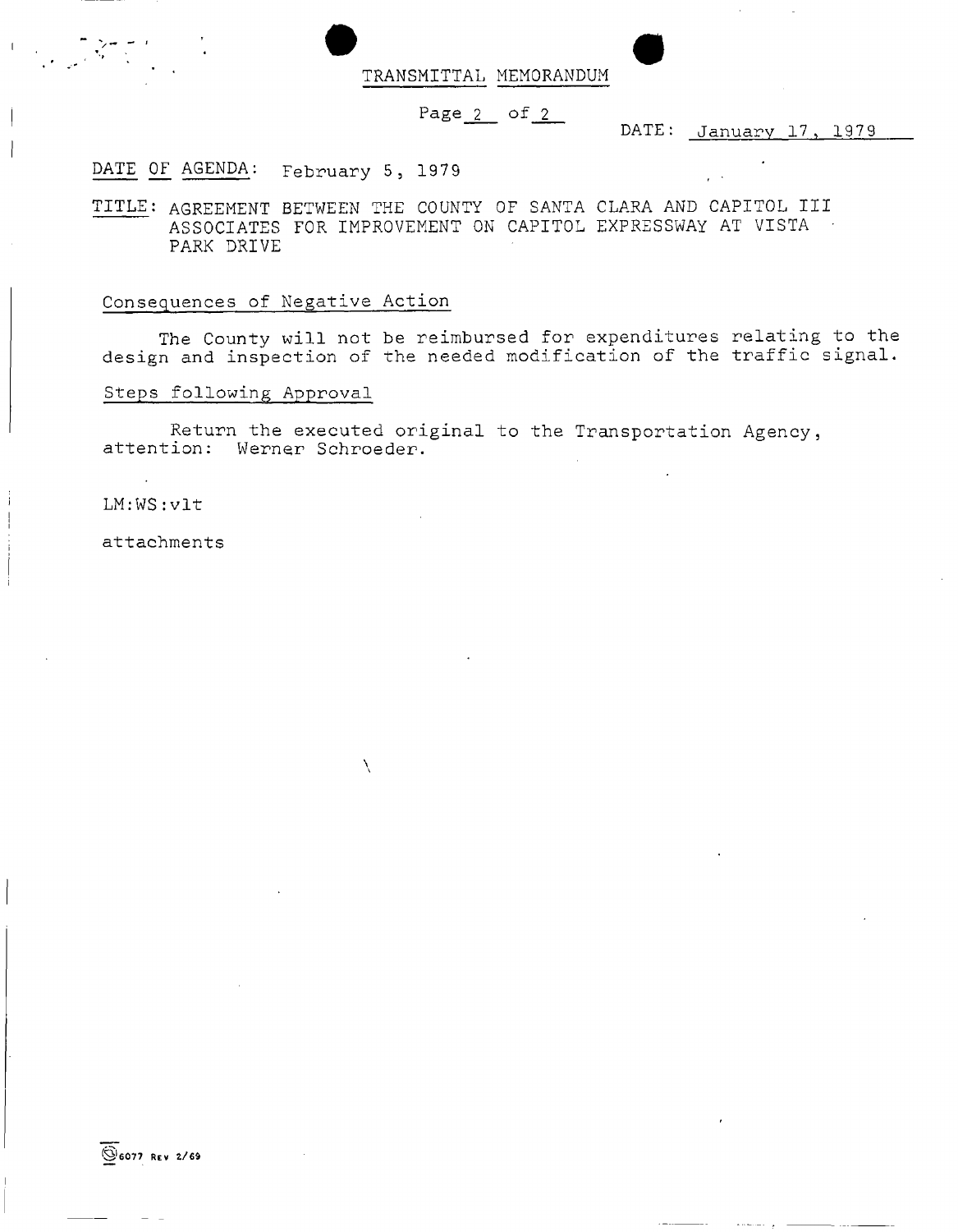AGREEMENT BETWEEN COUNTY OF SANTA CLARA AND CAPITOL III ASSOCIATES FOR IMPROVEMENTS ON CAPITOL EXPRESSWAY

*t -* This agreement, made and entered into this amace , 1978, by and between Capitol III day o Associates (hereinafter called "Developer") and the County of Santa Clara, a political subdivision of the State of California (hereinafter called "County").

## WITNESSETH:

WHEREAS, developer desires to make on-site improvements on the SW corner of Capitol Expressway and Vista Park Drive;

traffic, caused by the development; WHEREAS, County of Santa Clara requires certain improvements within Capitol Expressway to mitigate the effects of the increased

WHEREAS, it is in the public interest of orderly and economic construction practices to complete said improvement under an agreement between developer and County;

NOW, THEREFORE, for and in consideration of their mutual promises, covenants and agreements, and subject to the terms, conditions and provisions hereinafter set forth, the parties do hereby agree as follows:.

- 1. Scope of Project. The scope of the project consists of:
	- a. Install a standard County speed change lane along Capitol Expressway, including, pavement consisting of 15" AC - deep lift, curb and gutter and drainage facilities.
	- b. Modify one traffic island as may be required to accomodate : the new speed change lane.
	- c. Modify the existing traffic signal to accomodate the proposed road improvements.
- 2. Public Hearings and Environmental Statements. Developer shall conduct all public hearings and prepare all environmental statements that may be required for.said project by existing legislation.

**1** 

1) A/c+(3) e/c: transportation c/c: Finance r counsel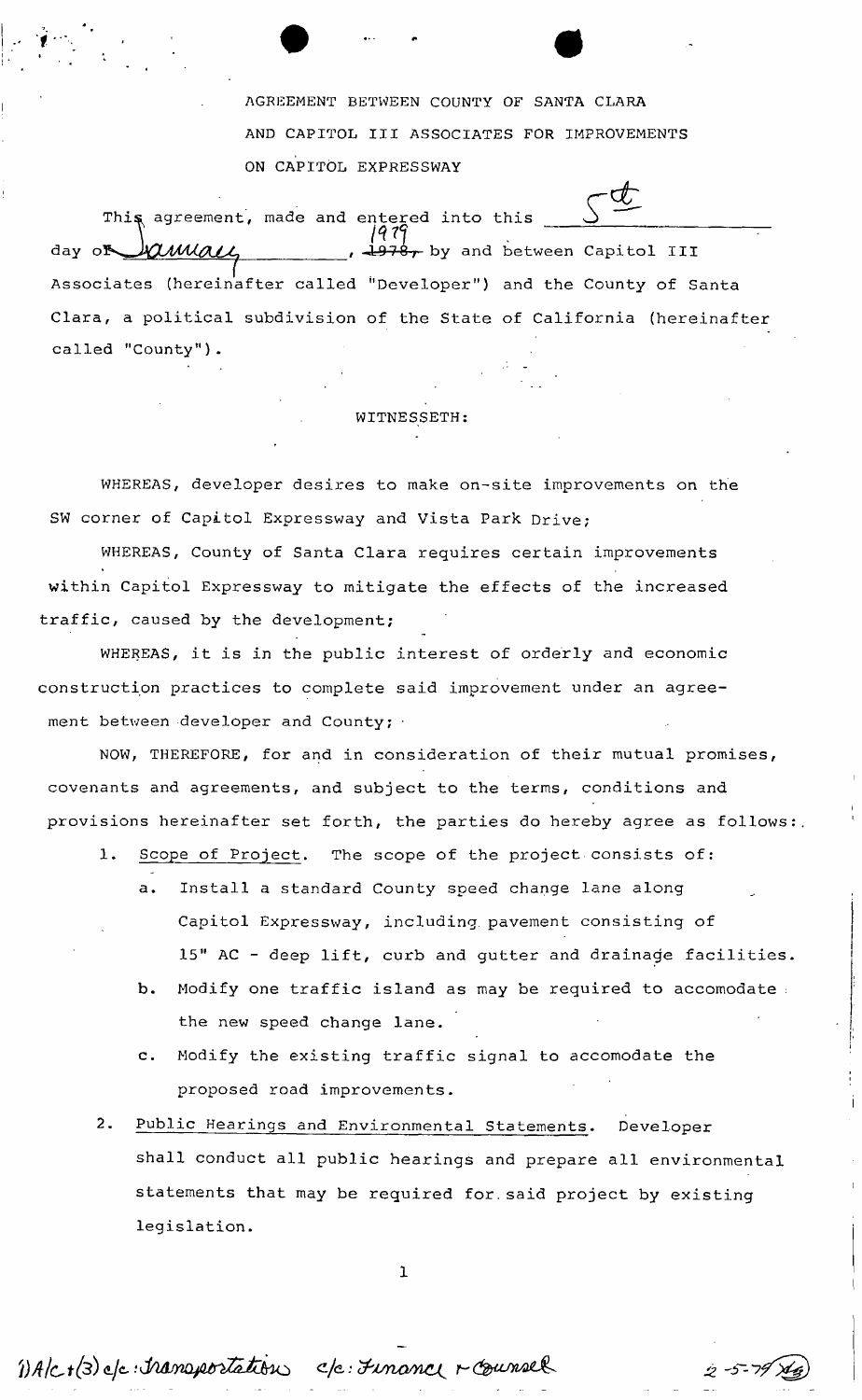# 3. Plans, Specifications and Estimates.

a. Developer shall prepare final plans and spcifications for all roadway work including drainage within Capitol Expressway, as outlined in Section 1 of this agreement. Such plans and specifications shall conform to County standards, policies and procedures. County approval on all' plans and specifications will be required before advertising, and all work by developer is subject to an encroachment permit. Any encroachment permit fees are hereby waived by County.

**• • • •** 

- b. County will prepare final plans and specifications for the modification of the existing traffic signal at Vista . Park Drive upon receipt of approved geometrics for road improvements, including but not limited to, underground conduits, safety lighting and wiring.' County will also check plans for all remaining improvements installed under this agreement for conformancy with County Standards.
- c. Developer will advertise the project.
- d. County will provide inspection of all work within I Capitol Expressway. In addition, in consideration for the engineering and inspection work performed by County, developer agrees to pay to the County a lump sum fee as follows:
	- 1) Inspection fee for all improvements installed under this agreement. The inspection fee is hereby determined to be the lump sum of \$3000.00.
	- 2) An engineering lump sum- fee of \$3000.00 for the design of all traffic signal modifications and plan checking of final plans including intersection geometry.
- 4. Deposit and Final Accounting. Within 15 days after execution of this agreement, developer shall pay County the sum of \$6000.00 which shall be full compensation for County's work under this agreement.
- $5.$ Insurance. Developer shall take out and maintain during the term of this agreement a separate policy of insurance naming

**2**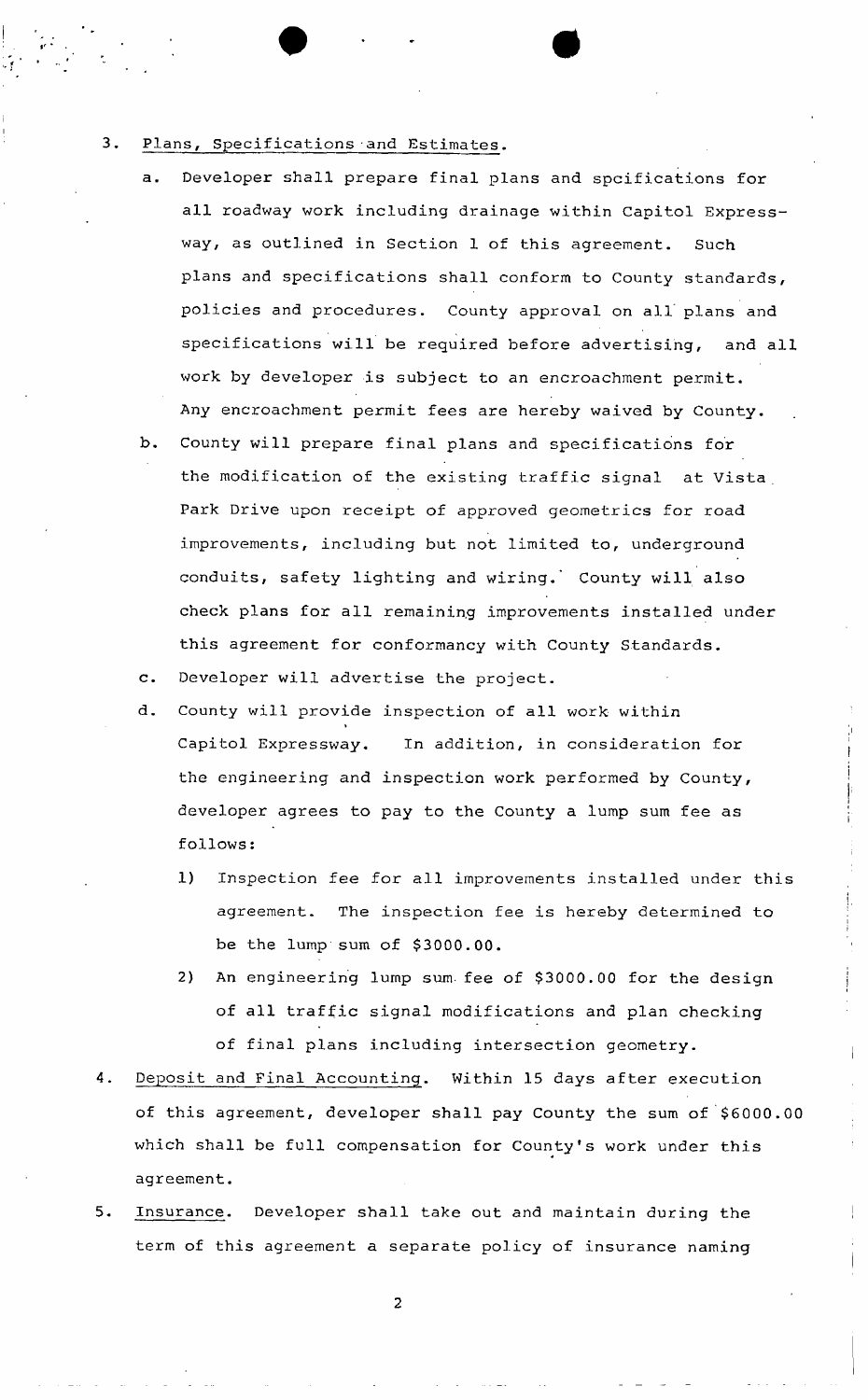as additional insured the County of Santa Clara and the members of the Board of Supervisors of the County of Santa Clara, individually and collectively, and the officers, agents and employees of the County of Santa Clara. Said policy shall provide coverage to the above named insured for all activities or omissions of Lessee or supervisory acts of the officers and employees of the County of Santa Clara with respect to this lease. Said policy shall insure both bodily injury to the limits of Five Hundred Thousand Dollars (\$500,000.00) for each person and Five Hundred Thousand Dollars (\$500,000.00) for each occurrence, and property damage to the limit of Fifty Thousand Dollars (\$50,000.00) for each occurrence with an aggregate amount of not less than Two Hundred Thousand Dollars'(\$200 ,000.00); and said policy shall provide that the coverage afforded shall be primary coverage to the full limit of liability stated in the declarations; and if the County of Santa Clara its members of the Board .of Supervisors, individually and collectively, and the- officers, agents and employees of the County of Santa Clara, individually and collectively, have other insurance against the loss covered by said policy, that other insurance shall be excess insurance only.

Indemnity. The developer shall assume the defense and 6. indemnify and save harmless the County, its officers, agents and employees, from every expense, liability or payment by reason of injury "including death" to persons to damage to property suffered through any act of omission, including passive negligency or act of negligence, or both, of the developer, his employees, agents, contractors, subcontractors, or anyone directly or indirectly employed by either of them, or arising in any way from the work called for by this agreement, on any part of the premises, including the performancy or nonperformancy of the work. This provision shall not be deemed to require the developer to indemnify the County against the liability for damage arising from the sole negligence to willful misconduct of the County or its agents,

 $\mathbf{3}$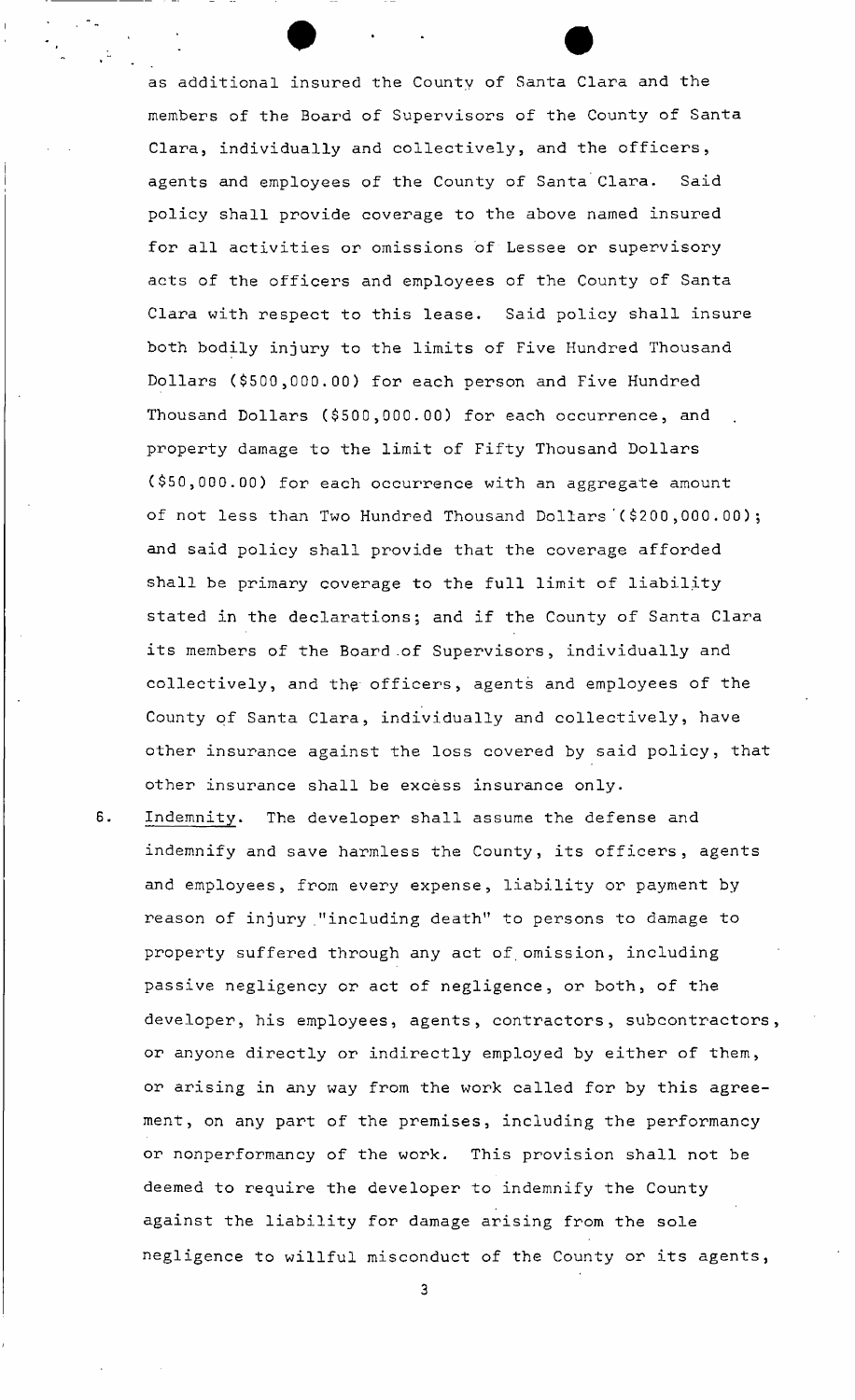servants or independent contractors who are directly responsible to the County.

- 7. Ownership. Upon completion of the work, County shall become the sole owner of all improvements constructed by developer under this agreement.
- 8. Maintenance. Upon completion of the work, County shall maintain at its own cost all improvements constructed under this agreement,
- 9. All costs of construction of the improvements installed under this agreement shall become the sole obligation of Developer; County is not responsible to pay for any portion of such costs.
- 10. Developer agrees to meet his obligation to his contractor and make promptly payments for all labor and materials being part of the improvements installed under this agreement, so that County is held harmless and without liability to said parties. Developer agrees to defend and indemnify County in the event County should suffer suit at law or damages of any kind as a result of Developer's failure to meet his obligations.

IN WITNESS WHEREOF, County has executed this agreement as of

**FEB 5 1979** 

COUNTY OF SANTA CLARA  $ch\overline{a}\overline{1}\overline{r}$ Boar  $\overline{\text{son}}$ , Supervisors

ATTEST:

DONALD M. RAINS, Clerk<br>ROARD OF SUPERVISORS

IN WITNESS WHEREOF, Developer has executed this agreement as of

 $\triangle A$ OSS.

APPROVED AS TO FORM: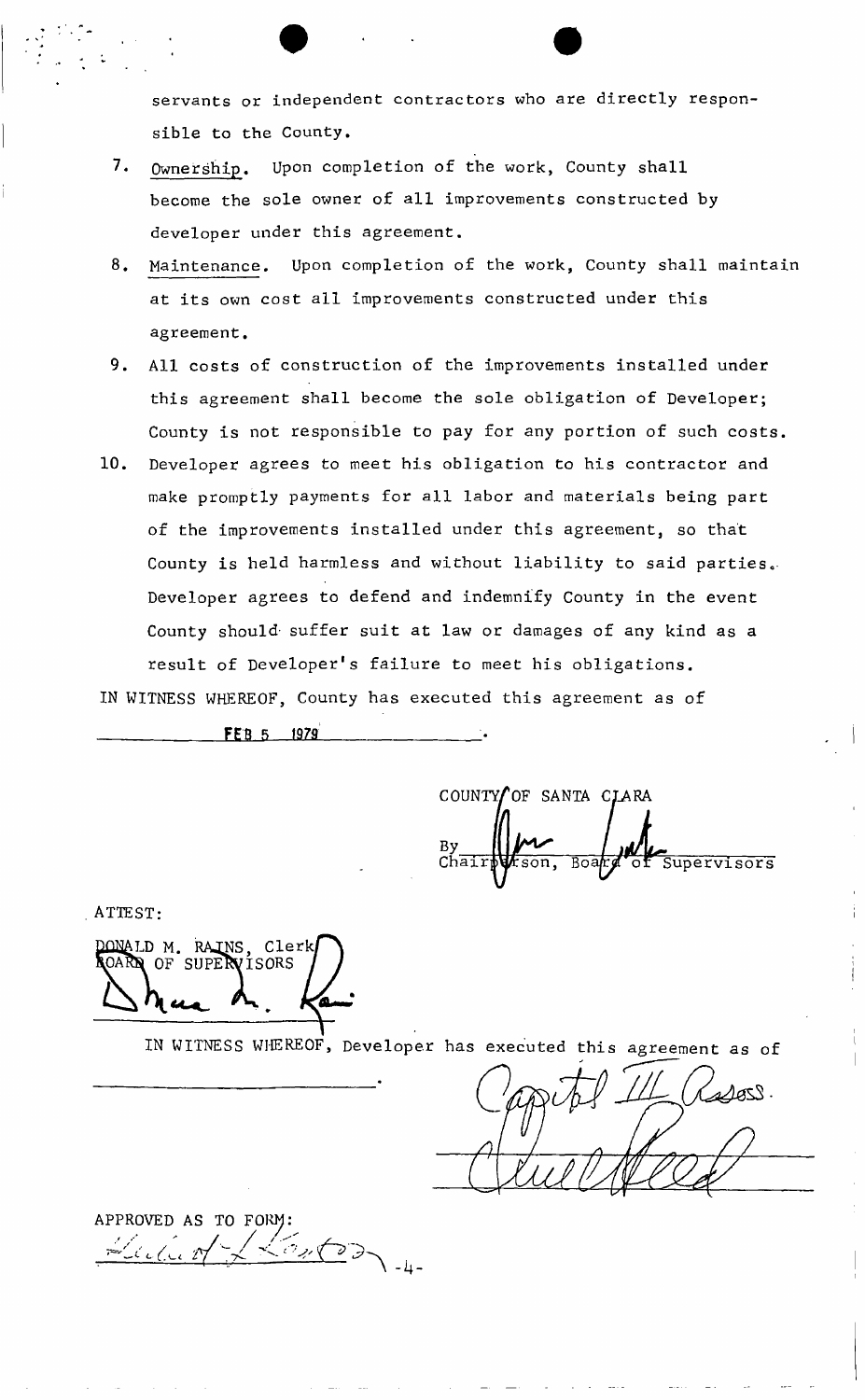# **memorandum**

 $\frac{1}{2}$ 





|           | TO Werner Schroeder                                     | Ann Souza, Deputy Clerk<br><b>FROM</b> |  |  |
|-----------|---------------------------------------------------------|----------------------------------------|--|--|
| <b>EL</b> | Transfortation Agency                                   | Board of Supervisors                   |  |  |
|           | SUBJÉCT                                                 | DATE                                   |  |  |
| "⊕″       | AGREEMENT BETWEEN COUNTY OF SANTA CLARA AND CAPITOL III | 2/6/79                                 |  |  |
|           | ASSOCIATES FOR IMPROVEMENTS ON CAPITOL EXPRESSWAY       |                                        |  |  |

**Item M8, 2/5/79 Agenda** 

**The Board of Supervisors at their meeting of February 5, 1979 approved the above subject Agreement.** 

**Enclosed per your request please find a fully executed copy of this Agreement for further processing to the developer and three conformed copies for your information and files.** 

**as**